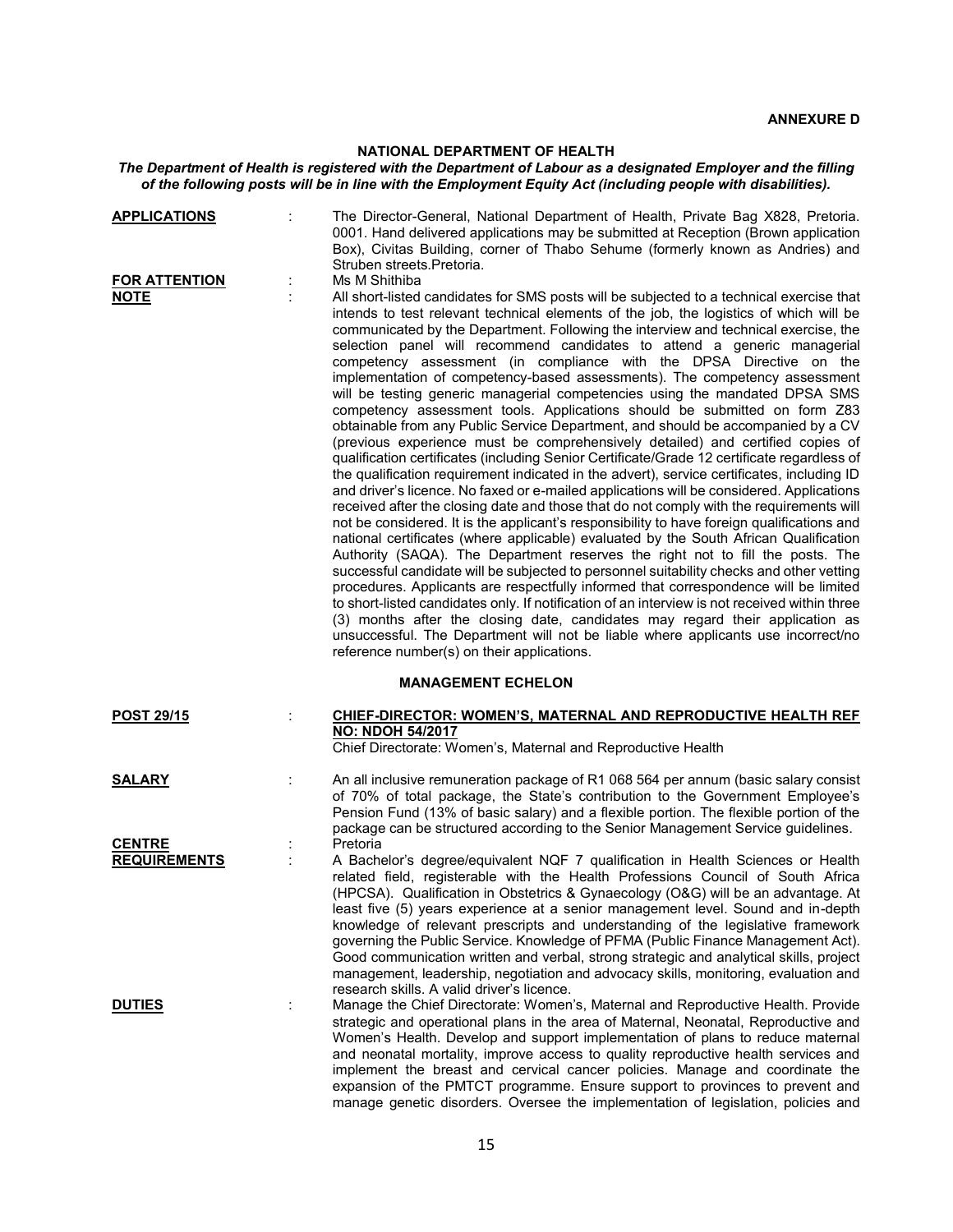| <b>ENQUIRIES</b><br><b>CLOSING DATE</b>               | ÷ | programmes related to: the CTOPA. Support the ministerial committees on maternal<br>and perinatal mortality. Robust monitoring and evaluation of progress in the<br>implementation of maternal, neonatal, women's health and reproductive health.<br>Ensure quarterly reporting against the annual performance plan indicators with<br>appropriate interventions. Ensure effective risk management, governance and<br>compliance. Facilitate interaction with other chief directorates in the Department as<br>well as provinces, other Government Departments, academics and research<br>organisations and stakeholders as appropriate.<br>Dr Y Pillay Tel no: (012) 395 8077<br>07 August 2017 Closing Time: 12h00 Midday                                                                                                                                                                                                                                                                                                                                              |
|-------------------------------------------------------|---|--------------------------------------------------------------------------------------------------------------------------------------------------------------------------------------------------------------------------------------------------------------------------------------------------------------------------------------------------------------------------------------------------------------------------------------------------------------------------------------------------------------------------------------------------------------------------------------------------------------------------------------------------------------------------------------------------------------------------------------------------------------------------------------------------------------------------------------------------------------------------------------------------------------------------------------------------------------------------------------------------------------------------------------------------------------------------|
|                                                       |   | <b>OTHER POSTS</b>                                                                                                                                                                                                                                                                                                                                                                                                                                                                                                                                                                                                                                                                                                                                                                                                                                                                                                                                                                                                                                                       |
| <b>POST 29/16</b>                                     |   | <b>SENIOR LEGAL ADMINISTRATION OFFICER REF NO: NDOH 55/2016</b><br>Chief Directorate: Food Control, Pharmaceutical Trade and Product Regulations                                                                                                                                                                                                                                                                                                                                                                                                                                                                                                                                                                                                                                                                                                                                                                                                                                                                                                                         |
| <u>SALARY</u><br><b>CENTRE</b>                        |   | R420 909 - R 1 023 054 per annum plus competitive benefits. (Salary notch/package<br>to be determined according to relevant experience and qualifications) Certified copies<br>of original certificates of service must be submitted with the application.<br>Pretoria                                                                                                                                                                                                                                                                                                                                                                                                                                                                                                                                                                                                                                                                                                                                                                                                   |
| <b>REQUIREMENTS</b>                                   |   | A three or four year Degree in LLB and admission as an Attorney or Advocate. At least<br>eight (8) years appropriate post graduate experience in litigation, advisory, legislative<br>drafting, legal research and contract vetting. Extensive knowledge and application of<br>the Medicines & Related Substances Act, (Act 101 of 1965). Knowledge of Pharmacy<br>Act, 1974 (Act 53 of 1974), Consumer Protection Act, 2008 (Act 68 of 2008),<br>Constitution of Republic of South Africa, 1996 (Act 108 of 1996), the Labour Relation<br>Act, 1995 (Act 66 of 1995), Promotion of Access to Information Act, 2000 (Act 2 of<br>2000), Promotion of Administrative Justice Act, 2000 (Act 3 of 2000). Good<br>communication (verbal and written), interpersonal relations, problem solving, project<br>management, creative legal thinking and computer skills (MS Office package).<br>Resilience and be prepared to deal with administration. Ability to work independently<br>and under pressure as well as function as part of a team when required.                 |
| <b>DUTIES</b>                                         |   | Provide advice to the Cluster, the Registrar, the Medicines Control Council (MCC) and<br>different Committees on all legal matters. Draft new as well as amendments on existing<br>legislation (including regulations). Plan and do research, including comparative legal<br>research in respect of all legislation administered by the Department. Negotiate, draft<br>and edit contracts. Prepare and issues discussion papers and reports that contain<br>research recommendations and draft legislation for law reform. Deal with legal actions<br>instituted against or on behalf of the MCC. Draft legal opinion as required and<br>administrative control duties on all legal correspondence                                                                                                                                                                                                                                                                                                                                                                      |
| <b>ENQUIRIES</b><br><b>CLOSING DATE</b>               |   | Dr J Gouws Tel no: (012) 395 8002/8032<br>07 August 2017 Closing Time: 12h00 Midday                                                                                                                                                                                                                                                                                                                                                                                                                                                                                                                                                                                                                                                                                                                                                                                                                                                                                                                                                                                      |
| <u>POST 29/17</u>                                     |   | <b>ASSISTANT DIRECTOR: COMPREHENSIVE CARE MANAGEMENT TREATMENT</b><br>(CCMT) REF NO: NDOH 52/2017<br>(Contract post ending March 2019)<br>Chief Directorate: HIV and AIDS. Directorate: Child and Youth Health                                                                                                                                                                                                                                                                                                                                                                                                                                                                                                                                                                                                                                                                                                                                                                                                                                                           |
| <b>SALARY</b><br><b>CENTRE</b><br><b>REQUIREMENTS</b> |   | R417 552 per annum (plus 37%in lieu of benefits)<br>Pretoria<br>An appropriate three year Bachelor's degree or Diploma or equivalent NQF 6<br>qualification in Health Sciences. A post basic degree/diploma in Community/Primary<br>Health Care will be an added advantage. At least three (3) years experience in nursing,<br>or Primary Health Care and in managing children infected and/or affected by HIV and<br>AIDS and/or TB. Knowledge of HIV and AIDS and STI National Strategic Plan. Training<br>in integrated Management of Childhood Illness Strategy (IMCI). Good understanding<br>of Comprehensive HIV and AIDS Management, Care, Treatment and support plan for<br>children and adolescents. Ability to identify, support researchable areas and utilise<br>findings. Ability to develop and analyse policy guidelines. Ability to communicate<br>effectively with NGO's and other stakeholders. Good interpersonal relations,<br>communication (written and verbal), organisation, planning and computer literacy<br>skills. A valid driver's licence. |